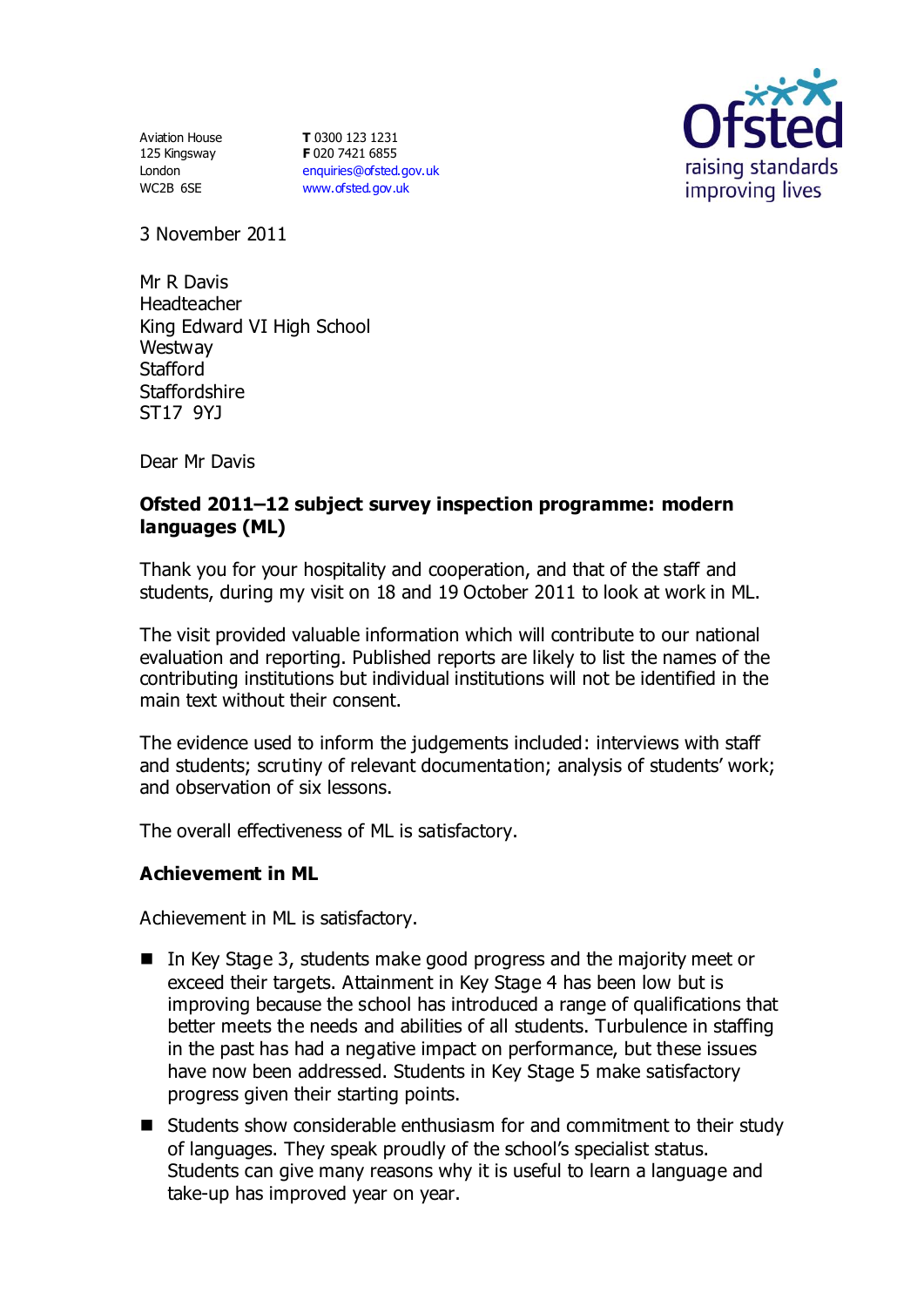Students speak confidently, particularly when given the opportunity to do so in a real and relevant context. For example, in a Year 7 Spanish lesson, students clearly enjoyed interviewing other members of the class to find out information for a survey on birthdays. The teacher skilfully harnessed the students' natural curiosity which engaged them and provided a clear purpose for the activity. Students listen well and can borrow books and magazines from school to improve their reading skills. Writing skills are underdeveloped and students have insufficient opportunities to write creatively and at length without support.

# **Quality of teaching in ML**

The quality of teaching in ML is good.

- Teachers communicate high expectations, passion and enthusiasm for learning languages to their students. All teachers have excellent subject knowledge and their skilful use of the target language provides a very good model of pronunciation to students.
- Teachers plan a range of varied and imaginative activities that engages learners and students say that 'learning languages is fun!' Students particularly enjoy games, quizzes and songs and they speak enthusiastically about the excellent use that teachers make of information and communication technology. For example, students appreciate the range of materials to support their language learning available through the school's virtual learning environment.
- The use of assessment to support learning is underdeveloped but improving. Teachers do not always use the wealth of information available from examination boards to plan lessons that are sufficiently challenging. In addition, opportunities are missed to provide precise information to students on how to improve their work in specific skills.

### **Quality of the curriculum in ML**

The quality of the curriculum in ML is good.

- The curriculum is broad and balanced. Students can learn two, and, in some instances, three languages throughout the school. Ample time is allocated to languages on the timetable.
- $\blacksquare$  The scheme of work is imaginative and the learning environment is excellent. Displays are of a high quality, celebrating achievement and supporting language acquisition. There are many opportunities to work with other departments. For example, students prepare French food and, in one Year 7 class, students were learning how to use adjectives to describe a puppet they were going to make.
- $\blacksquare$  The department has worked highly effectively with primary schools in creating a common scheme of work. As a result, the school builds well on the knowledge and skills that students have previously acquired.